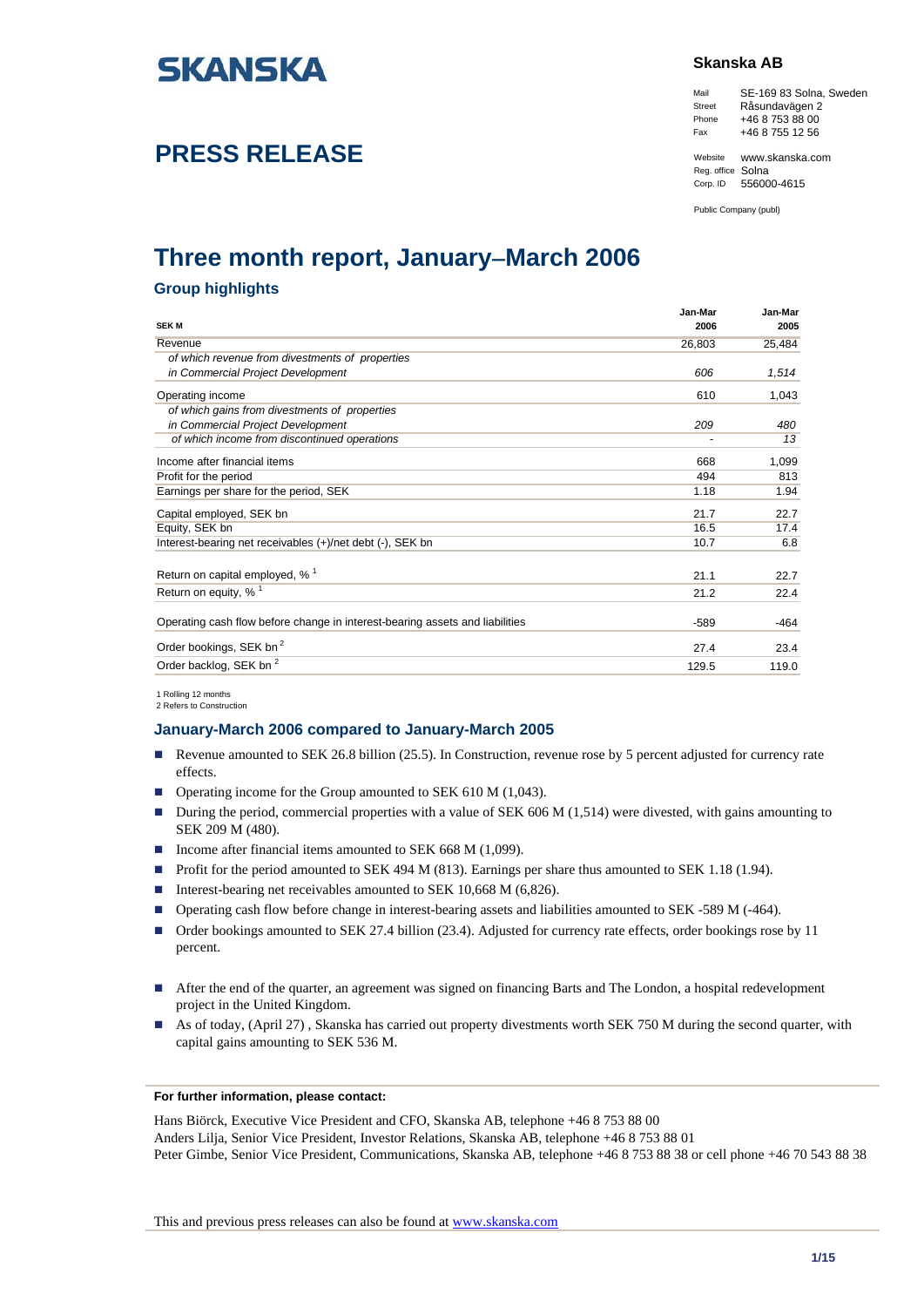# **Comments from Skanska's President and CEO Stuart Graham:**

- Earnings in construction and residential development increased over the same period in 2005. The Swedish and Norwegian business units showed good results but the severe winter in central Europe negatively impacted construction margin. In the U.S. order bookings are being impacted by rising inflation in the construction industry, which has the effect of causing affordability issues.
- The residential development business is performing well on the back of a very strong market and we expect to increase new starts in 2006. Our initiative in Denmark will have a positive effect.
- − In commercial development, the vacancy rates are slowly decreasing in most of our markets providing some opportunity for new investments. In Q1 two new projects were initiated and we also see the opportunity for additional project starts in Stockholm. And, divestments will continue to yield very good results in 2006.
- − Subsequent to the end of Q1 we successfully closed the financing of the long awaited Barts and The London Hospital PFI project. Skanska's investment of SEK 650 M will provide excellent long term value creation and will have the immediate impact of a SEK 13.5 billion construction contract in Q2. We also expect to reach Financial Close in two UK school PFI projects in Q2.

# **Market outlook**

#### **Commercial building construction**

The outlook for commercial building construction remains cautiously positive in Skanskas main markets. Retailing is still among the stronger sectors in the Nordic markets. In the American market, the healthcare and educational sectors remain strong. Rising material prices, especially for metal-based products, is having a restraining effect, especially in the American market but also in the U.K. and in Central Europe.

#### **Civil construction**

The trend of the Nordic, as well as the Central European civil construction market remain positive. The outlook for civil construction in the U.S. is cautiously positive. Just as in building construction operations the costs of metal-based products in particular are increasing.

#### **Residential construction**

Residential construction remains at a high level in Finland, Norway and Denmark. In Sweden, residential construction is increasing. In the Czech Republic, the housing market remains strong but is showing certain early signs of oversupply.

### **Commercial development**

Vacancy rates in modern properties in the Scandinavian and Central European office markets are slowly diminishing. In Scandinavia as well as in Central Europe, there is continued good demand from the investor market for properties with efficient space in the right locations and with high occupancy rates. The return requirements of property investors are falling in all markets where Skanska carries out commercial development, leading to a very good market for divestments.

#### **Infrastructure development**

Although a reduction is expected in the number of large hospital projects entering the market, the volume of public-private partnership (PPP) projects in the U.K. is still large. In other markets of importance to Skanska, the supply of projects is more limited.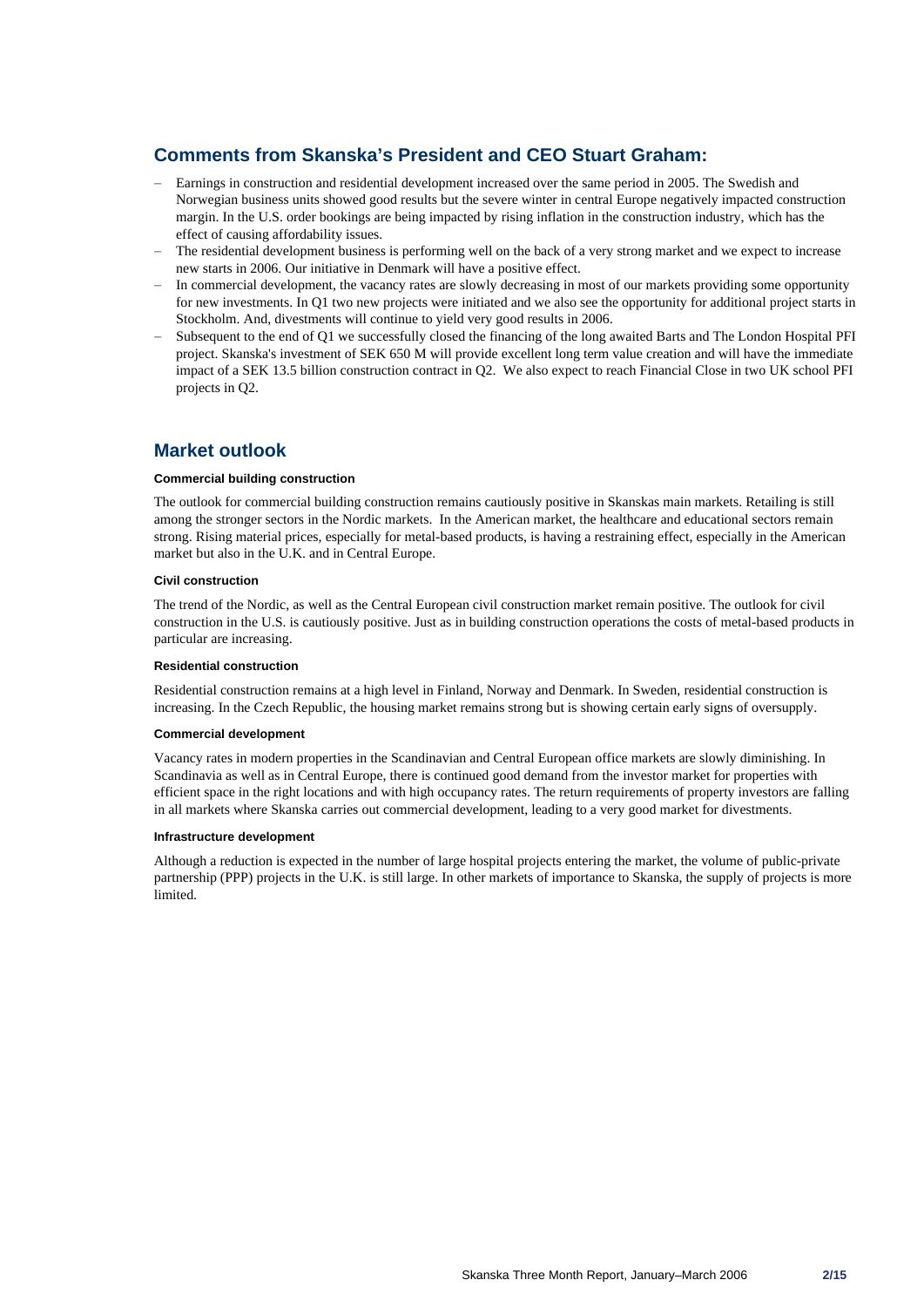#### **Order bookings and backlog in Construction, SEK bn**



## **Order bookings**

Order bookings rose by 17 percent and amounted to SEK 27.4 billion (23.4). Adjusted for currency rate effects, order bookings rose by 11 percent.

During the first quarter of 2006, Skanska USA Building was awarded an assignment to provide construction management services for a shopping mall project in Michigan. The contract amount is about SEK 440 M. In the Czech Republic, Skanska received two large assignments during the quarter. The first is related to building a section of the new R1 ring road in Prague. Skanska's share of the contract amount totals about SEK 1.3 billion. The second assignment is to construct a section of the D47 highway. The contract amount for this assignment totals SEK 1.1 billion. In Norway, Skanska was contracted to build an office and shopping complex in Kristianstad for about SEK 370 M. Skanska USA Civil also secured a large contract related to reconstruction of Lower Manhattan's infrastructure. Skanska is one of the leading companies in the joint venture that has been contracted to build the new World Trade Center Transportation Hub for commuter rail traffic in the Ground Zero area of New York City. The contract amount, of which Skanska's share is expected to total about SEK 2.7 billion, is being included in order bookings stage by stage as pre-construction work is completed. It is estimated that this will affect order bookings mainly during 2007 and 2008.

# **Order backlog**

Order backlog rose by 9 percent, amounting to SEK 129.5 billion (119.0) at the end of March. Adjusted for currency rate effects, order backlog rose by 3 percent. Order backlog was equivalent to about 13 (13) months of construction.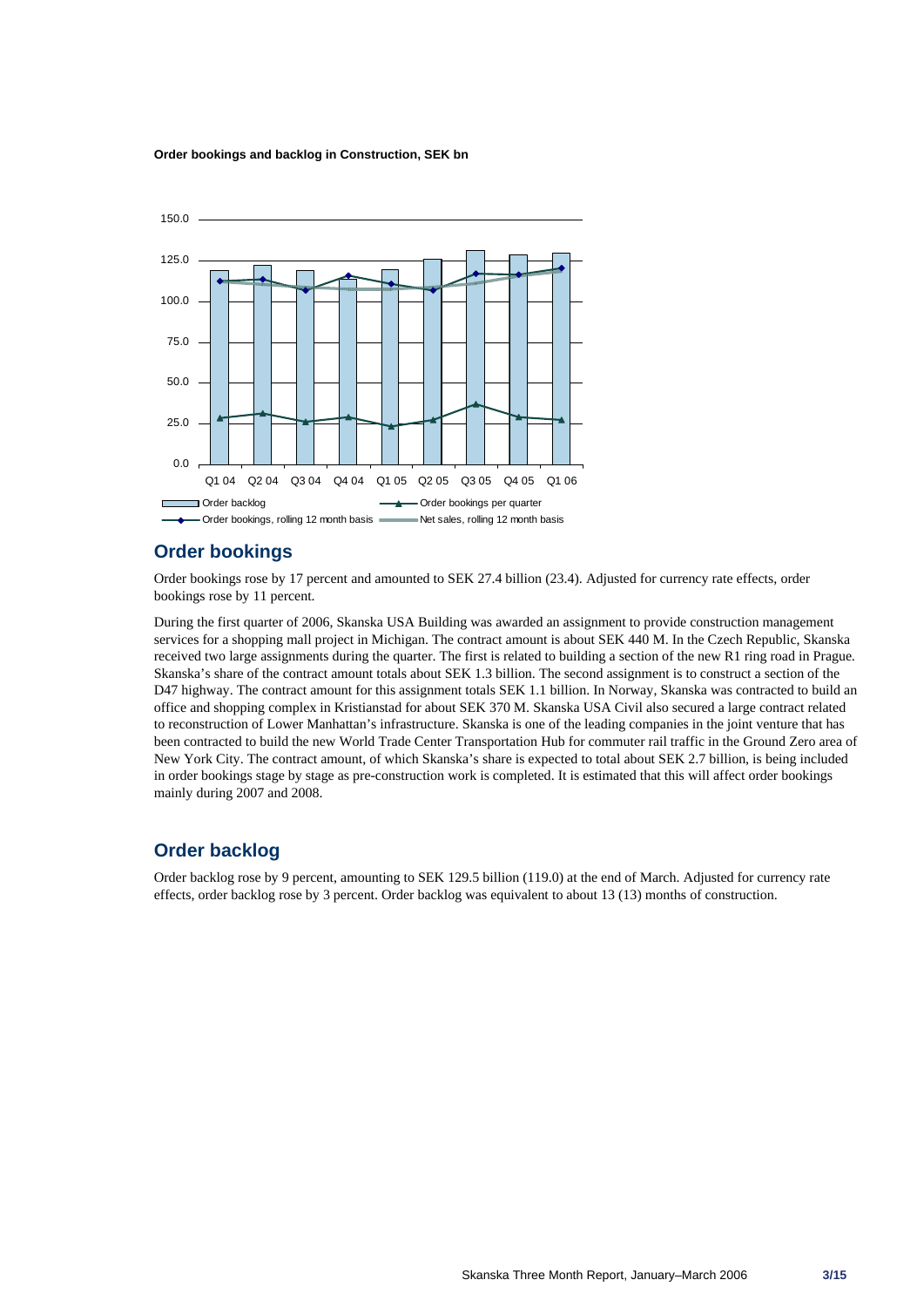# **Revenue and earnings**

### **Performance analysis**

| <b>SEK M</b>                                                                                                  | Jan-Mar<br>2006 | Jan-Mar<br>2005 |
|---------------------------------------------------------------------------------------------------------------|-----------------|-----------------|
| Revenue                                                                                                       |                 |                 |
| Construction                                                                                                  | 25,422          | 22.768          |
| <b>Residential Development</b>                                                                                | 1.639           | 1.429           |
| <b>Commercial Development</b>                                                                                 | 702             | 1,851           |
| Infrastructure Development                                                                                    | 24              | 6               |
| Central and eliminations                                                                                      | $-984$          | $-789$          |
| Discontinued operations                                                                                       |                 | 219             |
| <b>Skanska Group</b>                                                                                          | 26,803          | 25,484          |
| <b>Operating income</b>                                                                                       |                 |                 |
| Construction                                                                                                  | 443             | 325             |
| <b>Residential Development</b>                                                                                | 142             | 137             |
| Commercial Development <sup>1</sup>                                                                           | 205             | 691             |
| Infrastructure Development                                                                                    | $-52$           | -9              |
| Central                                                                                                       | $-103$          | $-93$           |
| Eliminations <sup>1</sup>                                                                                     | $-25$           | $-21$           |
| <b>Discontinued operations</b>                                                                                |                 |                 |
| -earnings before interest and taxes                                                                           |                 | 13              |
| -gains from divestments                                                                                       |                 | $\mathbf 0$     |
| <b>Operating income</b>                                                                                       | 610             | 1,043           |
| Net interest                                                                                                  | 48              | 27              |
| Change in fair value                                                                                          | $-7$            | 31              |
| Other net financial items                                                                                     | 17              | $-2$            |
| <b>Net financial items</b>                                                                                    | $\overline{58}$ | 56              |
| Income after financial items                                                                                  | 668             | 1,099           |
| Taxes                                                                                                         | $-174$          | $-286$          |
| Profit for the period                                                                                         | 494             | 813             |
| Attributable to                                                                                               |                 |                 |
| <b>Equity holders</b>                                                                                         | 494             | 810             |
| Minority interest                                                                                             | 0               | 3               |
| Earnings per share for the period                                                                             | 1.18            | 1.94            |
| 1 Of which gains from divestments of commercial properties reported in Commercial Development<br>Eliminations | 209<br>$\Omega$ | 476<br>4        |

Revenue totaled SEK 26.8 billion (25.5). Adjusted for currency rate effects, revenue was unchanged. Revenue of the Construction business stream rose by 5 percent in local currencies.

Operating income declined by 41 percent, amounting to SEK 610 M (1,043). Currency rate effects contributed positively to operating income in the amount of SEK 24 M. In the Construction business stream, operating income totaled SEK 443 M (325). The operating margin rose to 1.7 (1.4) percent. Swedish and Norwegian operations in particular exhibited good continued earnings. Czech operations reported weak profitability during the first quarter, mainly due to the severe winter. In the International Projects unit, which is being discontinued, a project writedown was recognized in one of the remaining projects adversely affected earnings in Construction.

Residential Development increased its operating income by 4 percent to SEK 142 M (137). The operating margin in the business stream meanwhile declined to 8.7 (9.6) percent. Beginning with the first quarter of 2006, Skanska is engaged in residential development in Denmark, which is now being reported for the first time. Operating income in the Commercial Development business stream totaled SEK 205 M (691). Gains from property divestments amounted to SEK 209 M (480). As completed projects have been divested, the item "operating net" has declined. For ongoing projects that are divested, Skanska applies the percentage of completion principle of accounting. Included in gains from property divestments was SEK 5 M attributable to these projects. The operating income of the Infrastructure Development business stream declined to SEK -52 M (-9) due to project start-up expenses and expenses for a larger organization.

Net interest items amounted to SEK 48 M (27). The positive net interest items were a consequence of the Group having net interest-bearing receivables. Capitalization of interest expenses in ongoing projects totaled SEK 9 M (7). The net change in the market value of financial instruments amounted to SEK -7 M (31). Other financial items totaled SEK 17 M (-2) and included currency rate differences.

Income after financial items amounted to SEK 668 M (1,099). Taxes for the report period amounted to SEK -174 M (-286), equivalent to a tax rate of about 26 (26) percent. This year's comparatively low tax rate is explained, among other things, by a beneficial country mix, viewed from a tax standpoint. Profit for the period amounted to SEK 494 M (813). Earnings per share for the period amounted to SEK 1.18 (1.94).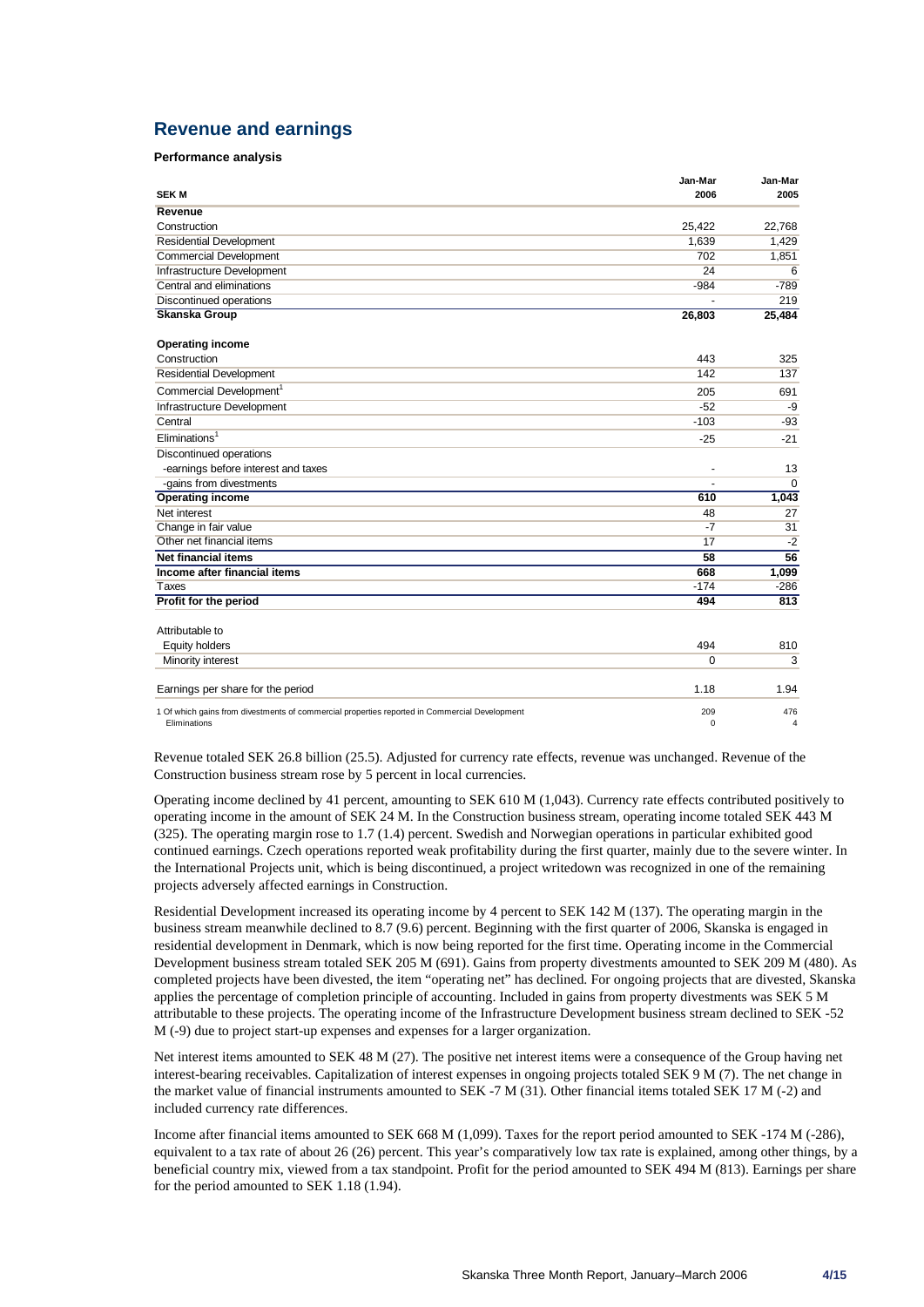## **Investments and divestments**

| <b>SEK M</b>                                 | Jan-Mar<br>2006 | Jan-Mar<br>2005 |
|----------------------------------------------|-----------------|-----------------|
| Investments                                  | $-1,447$        | $-1,450$        |
| <b>Divestments</b>                           | 1.931           | 2.711           |
| Net investments <sup>1</sup>                 | 484             | 1,261           |
| 1 Of which strategic investments/divestments |                 | $-15$           |

In the Construction business stream, investments declined to SEK -311 M (-438). This item was mainly related to investments in property, plant and equipment for Skanska's own construction and manufacturing. Net investments in Construction totaled SEK -95 M (-243). In Residential Development, investments rose to SEK -736 M (-644). Net divestments in this business stream were SEK 368 M (352). In Commercial Development, investments increased to SEK -367 M (-218). Divestments in the form of sale of completed properties and ongoing projects shrank to SEK 606 M (1,514). Net divestments in Commercial Development totaled SEK 239 M (1,296). Investments in Infrastructure Development totaled SEK -31 M (-140) and divestments SEK 10 M (0). During the first quarter, Skanska divested part of its shareholding in Maputo harbor, Mozambique.

The Group's total investments amounted to SEK -1,447 M (-1,450). Divestments totaled SEK 1,931 M (2,711), and net divestments amounted to SEK 484 M (1,261).

# **Operating cash flow and change in interest-bearing net debt/receivables**

|                                                                    | Jan-Mar | Jan-Mar  |
|--------------------------------------------------------------------|---------|----------|
| <b>SEK M</b>                                                       | 2006    | 2005     |
| Cash flow from business operations and net strategic               |         |          |
| investments by business stream                                     |         |          |
| Construction                                                       | $-31$   | $-1,524$ |
| <b>Residential Development</b>                                     | -35     | 225      |
| <b>Commercial Development</b>                                      | 268     | 2,230    |
| Infrastructure Development                                         | -43     | $-173$   |
| Central och eliminations                                           | $-316$  | $-187$   |
| Discontinued operations                                            |         | $-138$   |
| Cash flow before taxes, financial operations and dividends         | -157    | 433      |
| Taxes paid                                                         | $-461$  | $-823$   |
| Net interest items and other financial items                       | 28      | $-72$    |
| Dividend etc.                                                      |         | $-2$     |
| Cash flow before change in interest-bearing assets and liabilities | -589    | $-464$   |
| Translation differences, net receivables/net debt                  | $-39$   | 21       |
| IAS 19 reclassification                                            | 271     | $-20$    |
| Other reclassification, interest-bearing net receivables/net debt  | $-35$   | 113      |
| Interest-bearing liabilities acquired/divested                     | 0       | $-29$    |
| Other changes, interest-bearing net receivables/net debt           | $-51$   | $-24$    |
| Change in interest-bearing net receivables/net debt                | $-443$  | $-403$   |

Cash flow before taxes, financing activities and dividends declined compared to 2004, amounting to SEK -157 M (433).

In Construction, cash flow in the first quarter is normally negative. During the first quarter of 2006, cash flow amounted to SEK -31 M (-1,524). The weaker cash flow in the year-earlier period was partly related to project loss impairments recognized in the U.K. and the U.S. during the fourth quarter of 2004. In Residential Development, cash flow declined to SEK -35 M (225) as a consequence of changes in working capital when projects started. Commercial Development reported a cash flow amounting to SEK 268 M (2,230). The decline was an effect of lower divestment volume of projects and completed properties. In Infrastructure Development, cash flow from business operations totaled SEK -43 M (-173). The difference was explained by larger investments in the form of equity and subordinated receivables in the project portfolio than during the comparative period.

Taxes paid amounted to SEK -461 M (-823). During the comparative period, among other things Skanska made a supplementary tax payment of SEK 600 M related to the withdrawal of tax allocation reserves. Dividends and adjustments of minority interest amounted to SEK 1 M (-2). The dividend that the Annual Shareholders' Meeting of Skanska approved was paid during the second quarter and will thus be reported in cash flow for the period April-June. Cash flow before changes in interest-bearing receivables and liabilities amounted to SEK -589 M (464).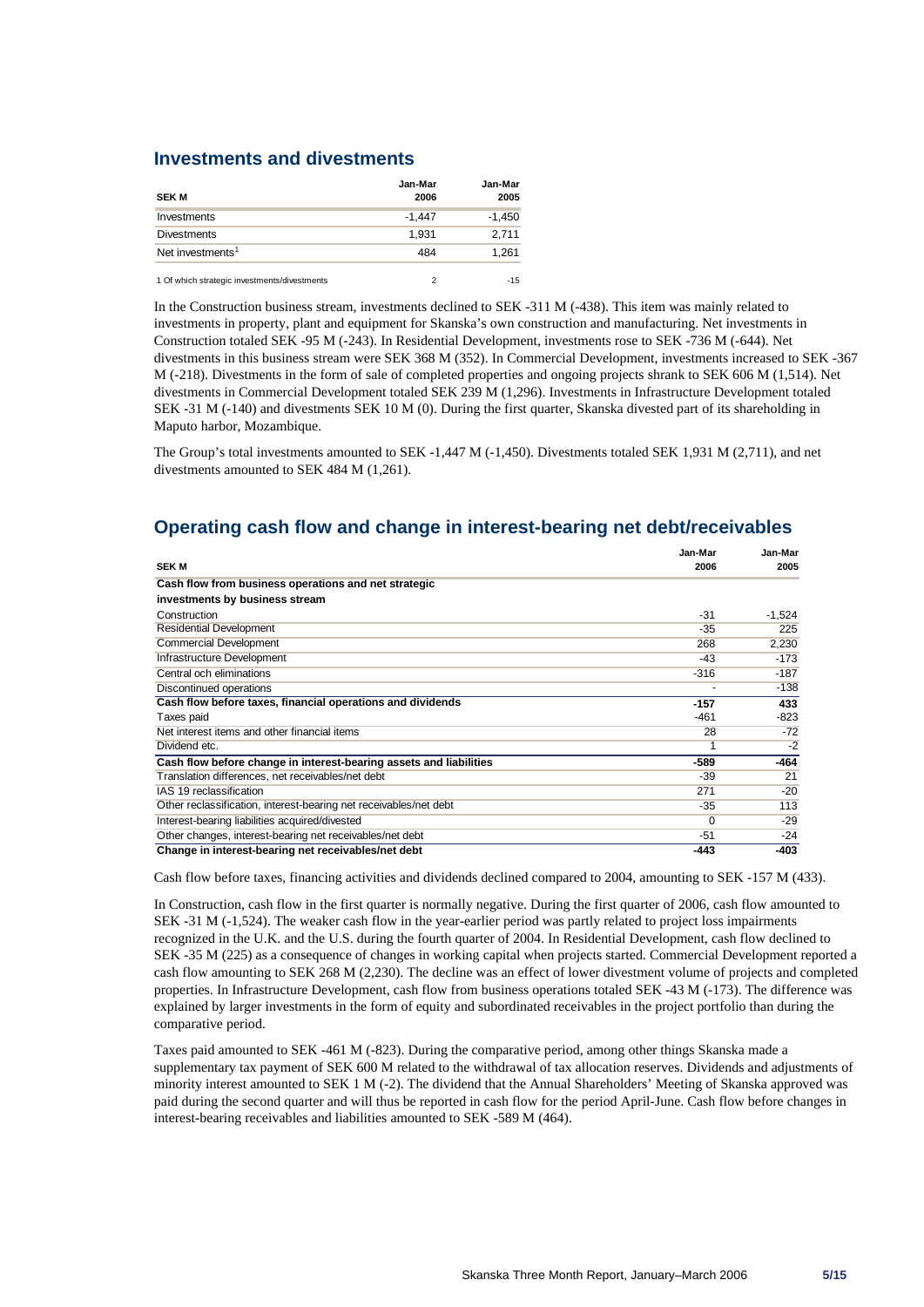# **Financial position**

During the report period, the Group's interest-bearing net cash surplus shrank by SEK 443 M, amounting to SEK 10,668 M at the end of March (December 31, 2005: 11,111). Interest-bearing loans plus interest-bearing pensions totaled SEK 5.1 billion (December 31, 2005: 5.9). "Interest-bearing pensions and provisions" amounted to SEK 2.3 billion (December 31, 2005: 2.6).

At the end of the period, capital employed amounted to SEK 21.7 billion (December 31, 2005: 24.5).

The equity of the Group totaled SEK 16.5 billion (December 31, 2005: 18.6). Equity was reduced by SEK 2.7 billion because of the dividend to shareholders for the 2005 financial year, which was approved by the Annual Shareholders' Meeting. The dividend was paid on April 7, 2006 and a corresponding amount was reported during the first quarter as a non-interestbearing liability. The interest bearing net receivable will thus be reduced by the same amount in the second quarter. The net debt/equity ratio amounted to -0.6 (December 31, 2005: -0.6) and the equity/assets ratio was 24.4 percent (December 31, 2005: 26.1).

Total assets in the consolidated balance sheet fell to SEK 67.8 billion (December 31, 2005: 71.3). Currency rate effects explain SEK 0.3 billion of the decrease.

The carrying amount of current-asset properties was SEK 10.5 billion (December 31, 2005: 10.5), of which Commercial Development current-asset properties accounted for SEK 5.8 billion (December 31, 2005: 5.8). See the table on page 15.

#### **Exchange rates for the most important currencies**

|                 |         |                        |        | Exchange rates on      |               |
|-----------------|---------|------------------------|--------|------------------------|---------------|
|                 |         | Average exchange rates |        | the balance sheet date |               |
|                 | Jan-Mar | Jan-Mar                | Mar 31 | <b>Mar 31</b>          | <b>Dec 31</b> |
| <b>SEK</b>      | 2006    | 2005                   | 2006   | 2005                   | 2005          |
| U.S. dollar     | 7.78    | 6.92                   | 7.77   | 7.05                   | 7.94          |
| British pound   | 13.62   | 13.09                  | 13.50  | 13.28                  | 13.67         |
| Norwegian crown | 1.17    | 1.10                   | 1.18   | 1.11                   | 1.17          |
| Euro            | 9.35    | 9.08                   | 9.41   | 9.14                   | 9.39          |

# **Personnel**

The average number of employees in the Group was 52,700 (52,866).

# **Accounting principles**

This interim report has been prepared in accordance with IAS 34, "Interim financial reporting." Skanska is applying the same accounting principles that were described in the Annual Report for 2005.

### **Other matters**

#### **Employee stock options, 2001-2006**

The 2001-2006 employee stock option program ended on March 31, 2006. The program, which covered 24 executive officers, totaled 1,844,000 options at the close, with an exercise price of SEK 128. The options were synthetic and settlement occurred in cash. The exercise market price was SEK 133.9, resulting in a total outcome of about SEK 10.8 M excluding social insurance contributions. The option program did not result in any dilution effect.

The obligations that the stock option program gave rise to when the market price of a Skanska Series B share exceeded the exercise price were hedged with the help of "equity swaps" related to shares in Skanska AB. The difference between the market price and the initial price under the swap agreement is reported as a financial item. The swap agreement has yielded a positive effect totaling about SEK 107 M on income after financial items, of which about SEK 15 M related to 2006.

#### **Financial close for SEK 13.6 billion project in London**

A consortium led by Skanska and Innisfree has signed a contract with the London NHS Trust for the financing, design, construction and technical operation of St. Bartholomew's Hospital and the Royal London Hospital. On April 20, 2006, an agreement was signed on the financing of the project. This means that as of today, Skanska will benefit from a positive cash flow effect of about SEK 1.1 billion, among other things equivalent to previously capitalized development expenses. Skanska will also benefit from a positive effect on earnings when it receives compensation for development expenses previously charged to earnings. This is equivalent to about SEK 100 M. Most of the cash flow and effect on earnings will be recognized in Skanska's U.K. construction operations. The signing of the financing agreement also means that the construction assignment, equivalent to about SEK 13.6 billion, can be included in order bookings for the second quarter of 2006.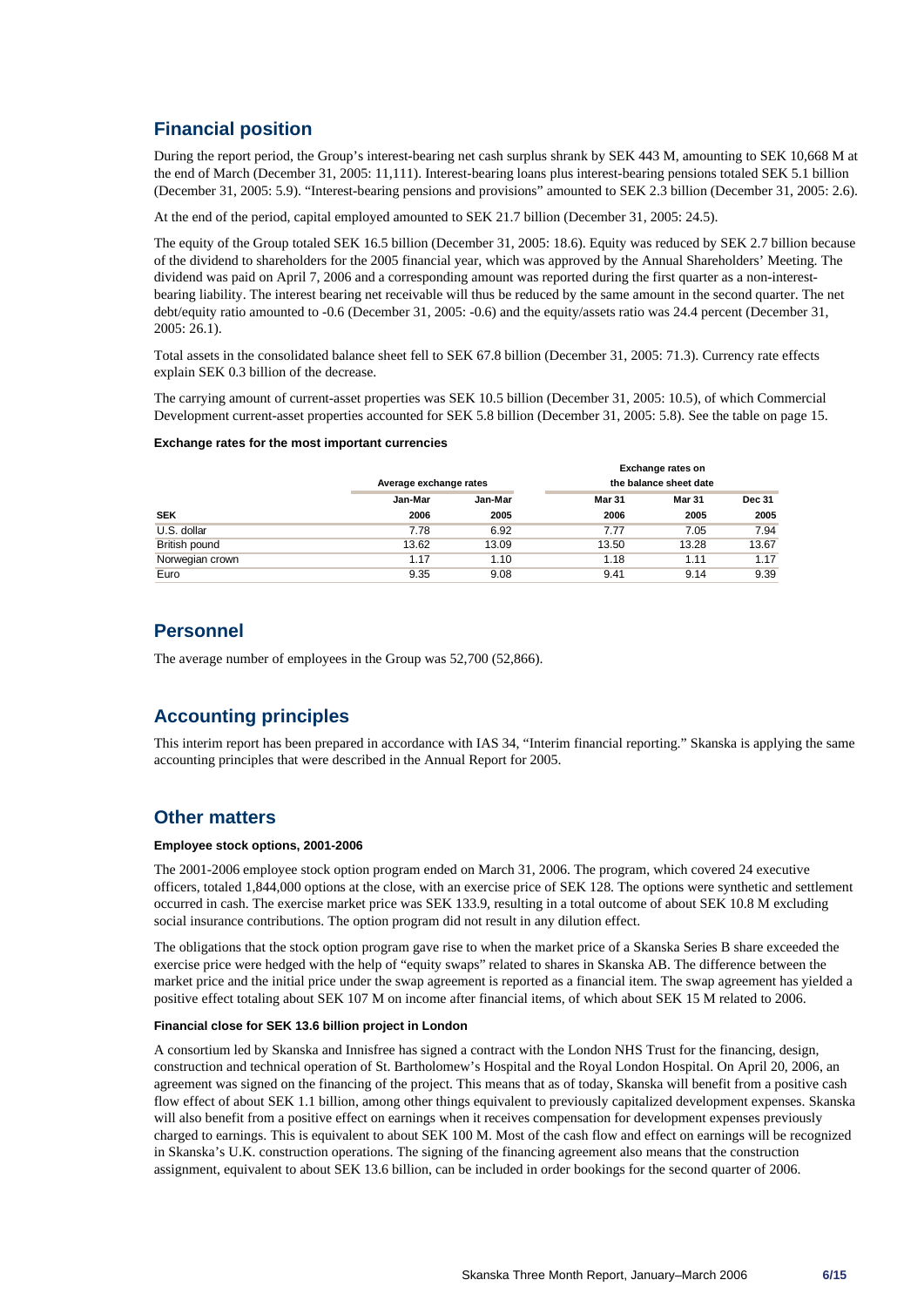### **Property divestments during the second quarter**

As of today, (April 27) , Skanska has carried out property divestments worth SEK 750 M during the second quarter, with capital gains amounting to SEK 536 M.

# **Financial reports about 2006**

Skanska has stopped printing and distributing interim reports. Only the Annual Report is printed and distributed. The interim reports as well as the Year-end Report are available for downloading on Skanska's website, www.skanska.com, and can also be ordered from Skanska AB, Investor Relations.

The Group's reports related to 2006 will be published on the following dates:

July 27, 2006 Six Month Report November 2, 2006 Nine Month Report February 15, 2007 Year-end Report

Solna, April 27, 2006

STUART E. GRAHAM President and CEO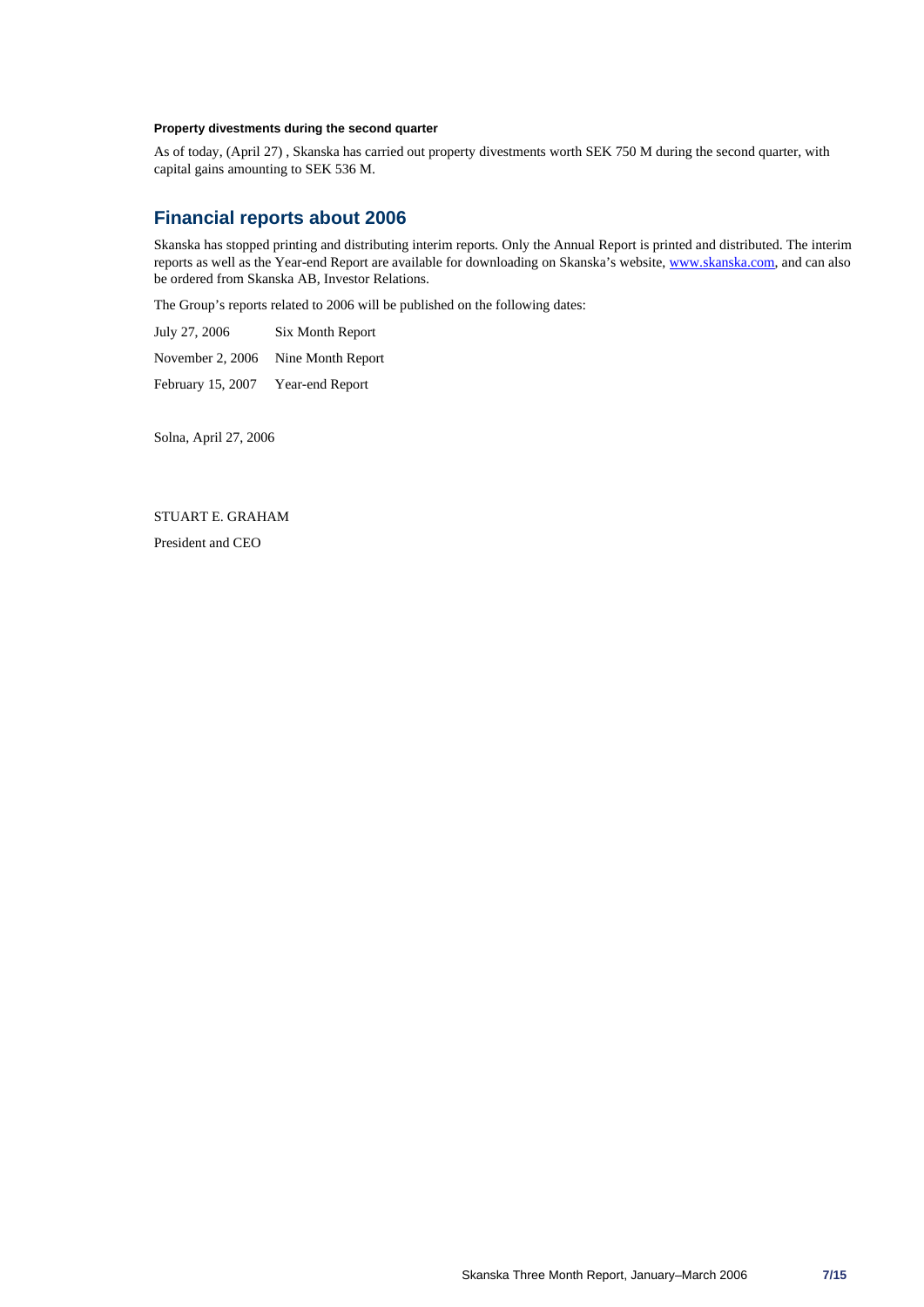# **The Skanska Group**

# **Summary income statement**

| <b>TOTAL GROUP</b> |  |
|--------------------|--|
|--------------------|--|

| <b>IUIAL GROUP</b>                                  |                 |             |                 |             |
|-----------------------------------------------------|-----------------|-------------|-----------------|-------------|
|                                                     | Jan-Mar         | Jan-Mar     | Apr 2005-       | Jan-Dec     |
| <b>SEKM</b>                                         | 2006            | 2005        | <b>Mar 2006</b> | 2005        |
| Revenue                                             | 26,803          | 25,484      | 125,986         | 124,667     |
| Cost of sales                                       | $-24,536$       | $-22,924$   | $-115,014$      | $-113,402$  |
| Gross income                                        | 2,267           | 2,560       | 10,972          | 11,265      |
| Selling and administrative expenses                 | $-1,668$        | $-1,540$    | $-6,814$        | $-6,686$    |
| Income from divestments of discontinued operations  | 0               | $\Omega$    | 184             | 184         |
| Income from joint ventures and associated companies | 11              | 23          | 225             | 237         |
| <b>Operating income</b>                             | 610             | 1,043       | 4,567           | 5,000       |
| Financial income <sup>1</sup>                       | 109             | 116         | 323             | 330         |
| Financial expenses <sup>1</sup>                     | $-51$           | $-60$       | $-201$          | $-210$      |
| Income from associated companies <sup>1</sup>       | 0               | $\Omega$    | $\Omega$        | $\Omega$    |
| <b>Net financial items</b>                          | 58              | 56          | 122             | 120         |
| Income after financial items                        | 668             | 1,099       | 4,689           | 5,120       |
| <b>Taxes</b>                                        | $-174$          | $-286$      | $-1,118$        | $-1,230$    |
| Profit for the period                               | 494             | 813         | 3,571           | 3,890       |
| Attributable to:                                    |                 |             |                 |             |
| Equity holders                                      | 494             | 810         | 3.563           | 3.879       |
| Minority interest                                   | 0               | 3           | 8               | 11          |
| <b>Key financial figures</b>                        |                 |             |                 |             |
| Earnings per share, SEK                             | 1.18            | 1.94        | 8.51            | 9.27        |
| Average number of shares                            | 418,701,017     | 418,553,072 | 418,701,017     | 418,553,072 |
| Number of own shares                                | 4,500,000       | 0           | 4,500,000       | $\Omega$    |
| Average number of own shares <sup>2</sup>           | 838,356         | $\Omega$    | 838,356         | $\Omega$    |
| Depreciation, non-current assets                    | $-285$          | $-255$      | $-1,103$        | $-1,073$    |
| Impairment loss, goodwill                           | 0               | $\Omega$    | $-108$          | $-108$      |
| Return on capital employed, % <sup>2</sup>          | 21.1            | 22.7        | 21.1            | 23.3        |
| Return on equity, % <sup>2</sup>                    | 21.2            | 22.4        | 21.2            | 22.4        |
| Average number of employees                         | 52,700          | 52,866      | 52,700          | 53,806      |
| 1 of which                                          |                 |             |                 |             |
| Interest income                                     | 74              | 81          | 301             | 308         |
| Interest expenses                                   | $-26$           | $-54$       | $-109$          | $-137$      |
| Net interest                                        | 48              | 27          | 192             | 171         |
| Change in fair value                                | $-7$            | 31          | $-19$           | 19          |
| Other net financial items                           | 17              | $-2$        | $-51$           | $-70$       |
| Net financial items                                 | $\overline{58}$ | 56          | 122             | 120         |

2 Rolling 12 months

### **Continuing operations**

|                                                     | Jan-Mar   | Jan-Mar   | Apr 2005-       | Jan-Dec    |
|-----------------------------------------------------|-----------|-----------|-----------------|------------|
| <b>SEK M</b>                                        | 2006      | 2005      | <b>Mar 2006</b> | 2005       |
| Revenue                                             | 26,803    | 25.264    | 125.645         | 124,106    |
| Cost of sales                                       | $-24.536$ | $-22.749$ | $-114.739$      | $-112,952$ |
| Gross income                                        | 2.267     | 2.515     | 10.906          | 11,154     |
| Selling and administrative expenses                 | $-1,668$  | $-1,508$  | $-6,753$        | $-6,593$   |
| Income from divestments of discontinued operations  | 0         | 0         | 0               | 0          |
| Income from joint ventures and associated companies | 11        | 23        | 225             | 237        |
| <b>Operating income</b>                             | 610       | 1.030     | 4.378           | 4.798      |
| Net financial items                                 | 58        | 63        | 140             | 145        |
| Income after financial items                        | 668       | 1,093     | 4,518           | 4,943      |
| Taxes                                               | $-174$    | $-256$    | $-1,158$        | $-1,240$   |
| Profit for the period                               | 494       | 837       | 3,360           | 3,703      |
| Earnings per share, SEK                             | 1.18      | 2.00      | 8.00            | 8.82       |

### **Discontinued operations**

|                                                     | Jan-Mar | Jan-Mar | Apr 2005-       | Jan-Dec |
|-----------------------------------------------------|---------|---------|-----------------|---------|
| <b>SEK M</b>                                        | 2006    | 2005    | <b>Mar 2006</b> | 2005    |
| Revenue                                             |         | 219     | 342             | 561     |
| Cost of sales                                       |         | $-174$  | $-276$          | $-450$  |
| <b>Gross income</b>                                 |         | 45      | 66              | 111     |
| Selling and administrative expenses                 |         | $-32$   | -61             | -93     |
| Income from divestments of discontinued operations  |         | 0       | 184             | 184     |
| Income from joint ventures and associated companies |         | 0       | 0               | 0       |
| <b>Operating income</b>                             |         | 13      | 189             | 202     |
| Net financial items                                 |         | $-7$    | $-18$           | $-25$   |
| Income after financial items                        | ۰       | 6       | 171             | 177     |
| Taxes                                               |         | $-30$   | 40              | 10      |
| Profit for the period                               |         | -24     | 211             | 187     |
| Earnings per share, SEK                             |         | $-0.06$ | 0.50            | 0.45    |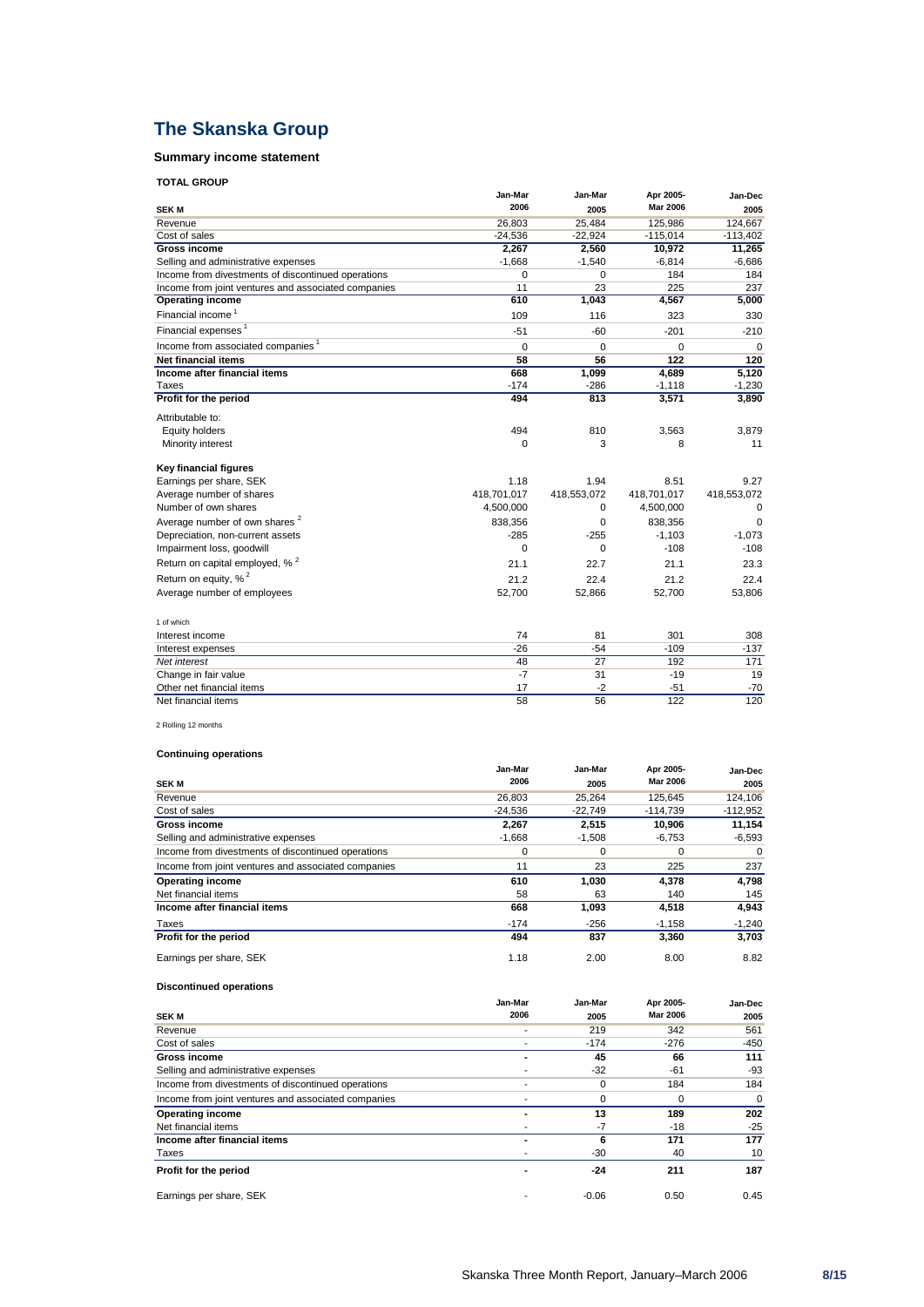| <b>SUMMARY CASH FLOW STATEMENT</b>  | Jan-Mar  | Jan-Mar | Apr 2005-       | Jan-Dec  |
|-------------------------------------|----------|---------|-----------------|----------|
| <b>SEK M</b>                        | 2006     | 2005    | Mar 2006        | 2005     |
| Cash flow from operating activities | $-350$   | $-76$   | 6.433           | 6,707    |
| Cash flow from investing activities | $-505$   | $-410$  | $-418$          | $-323$   |
| Cash flow from financing activities | $-481$   | $-171$  | $-3.056$        | $-2.746$ |
| Cash flow for the period            | $-1,336$ | $-657$  | 2,959           | 3,638    |
|                                     |          |         |                 |          |
| of which discontinued operations    | Jan-Mar  | Jan-Mar | Apr 2005-       | Jan-Dec  |
| <b>SEK M</b>                        | 2006     | 2005    | <b>Mar 2006</b> | 2005     |
| Cash flow from operating activities |          | $-136$  | $-28$           | $-164$   |
| Cash flow from investing activities | ۰        | 36      | 407             | 443      |
|                                     |          |         |                 |          |
| Cash flow from financing activities | ۰        | 101     | 100             | 201      |

| <b>CHANGES IN EQUITY</b>                                  | Jan-Mar<br>2006 | Jan-Mar  | Apr 2005-<br><b>Mar 2006</b> | Jan-Dec  |
|-----------------------------------------------------------|-----------------|----------|------------------------------|----------|
| <b>SEK M</b>                                              |                 | 2005     |                              | 2005     |
| Opening balance (IFRS excl IAS 39)                        | 18.587          | 16.368   | 17,397                       | 16,368   |
| Attributable to equity holders                            |                 |          |                              |          |
| Change to IAS 39, opening balance 2005                    |                 | $-11$    | $\Omega$                     | $-11$    |
| Dividend                                                  | $-2.721$        | $\Omega$ | $-4.395$                     | $-1,674$ |
| <b>Translation differences</b>                            | 14              | 286      | 863                          | 1,135    |
| Effects of actuarial gains and losses on pensions, IAS 19 | 207             | $-18$    | $-965$                       | $-1,190$ |
| Equity-settled share-based payments, IFRS 2               | 3               | $\Omega$ | 15                           | 12       |
| Effects of IAS 39 hedge accounting                        | -46             | $-42$    | 48                           | 52       |
| Change, minority interest                                 | $\overline{2}$  |          | 6                            | 5        |
| Profit for the period attributable to                     |                 |          |                              |          |
| Equity holders                                            | 494             | 810      | 3,563                        | 3,879    |
| Minority                                                  | $\Omega$        | 3        | 8                            | 11       |
| <b>Closing balance</b>                                    | 16,540          | 17,397   | 16,540                       | 18,587   |

At Skanska's Annual Shareholder's Meeting a dividend of SEK 2,720,594,968 was approved for the year 2005, with payment April 7, 2006. The amount was subtracted from equity and reported as a non-interest-bearing liability in the first quarter of 2006.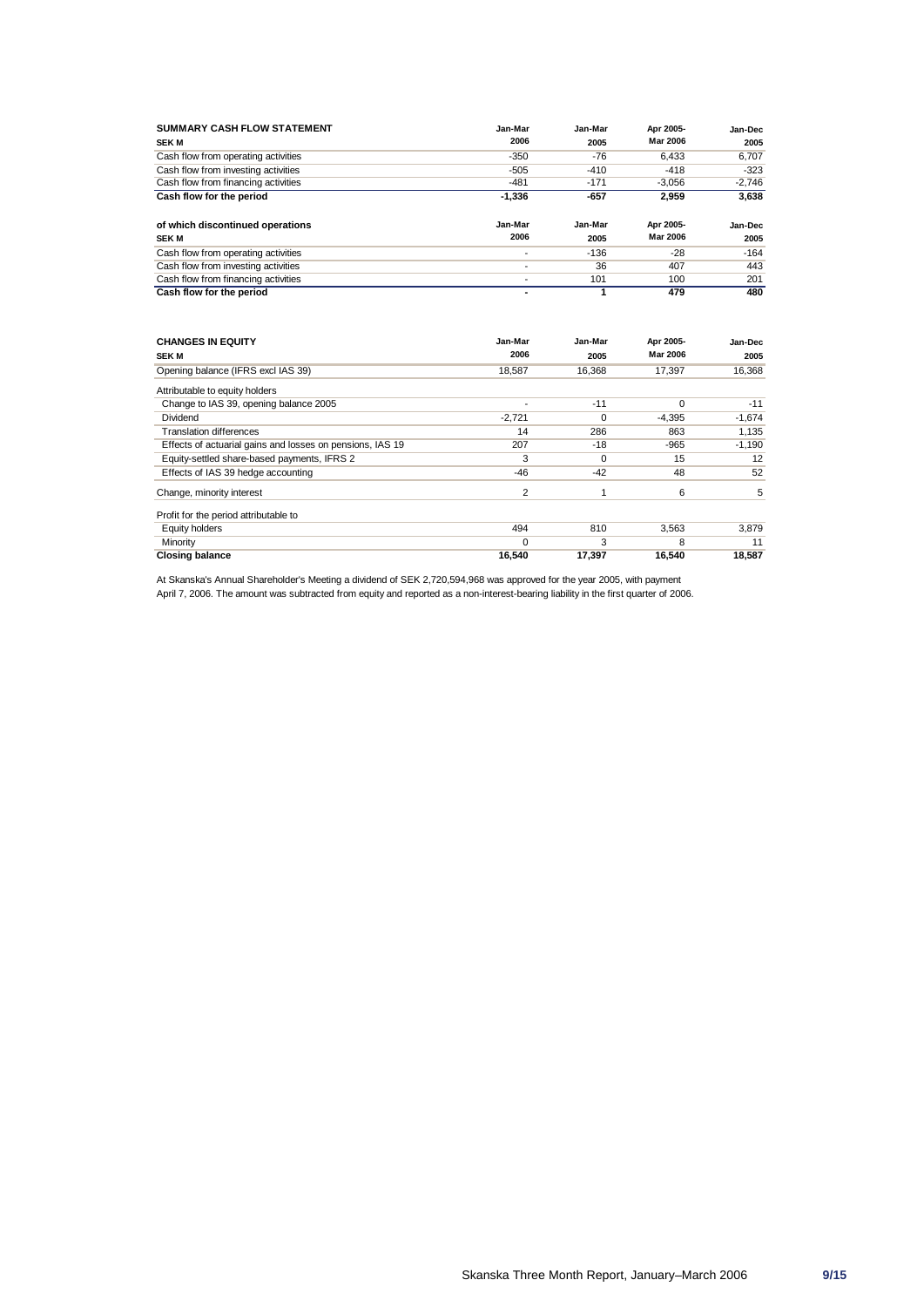### **Group net investments**

|                                                 | Jan-Mar        | Jan-Mar        | Apr 2005-       | Jan-Dec     |
|-------------------------------------------------|----------------|----------------|-----------------|-------------|
| <b>SEK M</b>                                    | 2006           | 2005           | <b>Mar 2006</b> | 2005        |
| <b>OPERATIONS - INVESTMENTS</b>                 |                |                |                 |             |
| Intangible assets                               | $-18$          | $-2$           | $-62$           | -46         |
| Property, plant and equipment                   | $-289$         | $-301$         | $-1,443$        | $-1,455$    |
| Assets in Infrastructure Development operations | $-32$          | $-140$         | $-368$          | $-476$      |
| Shareholdings                                   | $\Omega$       | $-2$           | -1              | $-3$        |
| Current-asset properties                        | $-1.103$       | $-968$         | $-5,091$        | $-4,956$    |
| of which Residential Development                | $-737$         | $-640$         | $-3,278$        | $-3.181$    |
| of which Commercial Development                 | $-367$         | $-216$         | $-1.286$        | $-1.135$    |
| of which other commercial properties            | $\mathbf{1}$   | $-112$         | $-527$          | $-640$      |
| <b>Investments</b>                              | $-1,442$       | $-1,413$       | $-6,965$        | $-6,936$    |
| <b>OPERATIONS - DIVESTMENTS</b>                 |                |                |                 |             |
| Intangible assets                               | 5              | $\overline{2}$ | $\overline{7}$  | 4           |
| Property, plant and equipment                   | 64             | 121            | 556             | 613         |
| Assets in Infrastructure Development operations | 10             | 0              | 45              | 35          |
| Shareholdings                                   | 3              | $\overline{2}$ | $\overline{2}$  | 1           |
| Current-asset properties                        | 1,842          | 2,564          | 8,678           | 9,400       |
| of which Residential Development                | 1,128          | 994            | 4,284           | 4,150       |
| of which Commercial Development                 | 606            | 1.514          | 3,522           | 4,430       |
| of which other commercial properties            | 108            | 56             | 872             | 820         |
| <b>Divestments</b>                              | 1,924          | 2,689          | 9,288           | 10,053      |
| Net investments in operations                   | 482            | 1,276          | 2,323           | 3,117       |
| <b>STRATEGIC INVESTMENTS</b>                    |                |                |                 |             |
| <b>Businesses</b>                               | $-5$           | $-37$          | $-18$           | $-50$       |
| Shareholdings                                   | 0              | 0              | 0               | $\mathbf 0$ |
| <b>Strategic investments</b>                    | $-5$           | $-37$          | $-18$           | $-50$       |
| <b>STRATEGIC DIVESTMENTS</b>                    |                |                |                 |             |
| <b>Businesses</b>                               | $\mathbf 0$    | $\overline{7}$ | 530             | 537         |
| Shareholdings                                   | $\overline{7}$ | 15             | 33              | 41          |
| <b>Strategic divestments</b>                    | $\overline{7}$ | 22             | 563             | 578         |
| Net strategic investments                       | $\overline{2}$ | $-15$          | 545             | 528         |
| <b>TOTAL NET INVESTMENTS</b>                    | 484            | 1,261          | 2,868           | 3,645       |
| Depreciation, non-current assets                | $-285$         | $-255$         | $-1.103$        | $-1,073$    |

### **Consolidated operating cash flow statement**

| <b>SEKM</b>                                                 | Jan-Mar<br>2006 | Jan-Mar<br>2005 | Apr 2005-<br><b>Mar 2006</b> | Jan-Dec<br>2005 |
|-------------------------------------------------------------|-----------------|-----------------|------------------------------|-----------------|
| Cash flow from business operations before change in working |                 |                 |                              |                 |
| capital                                                     | 611             | 599             | 3,325                        | 3,313           |
| Change in working capital                                   | $-1,328$        | $-2,155$        | 1,283                        | 456             |
| Net investments in business operations                      | 482             | 1.276           | 2,323                        | 3,117           |
| Cash flow adjustment, net investments                       | 76              | 728             | $-709$                       | $-57$           |
| Taxes paid in business operations                           | $-453$          | $-844$          | $-1,084$                     | $-1,475$        |
| Cash flow from business operations                          | $-612$          | $-396$          | 5,138                        | 5,354           |
| Net interest items and other financial items                | 28              | $-72$           | $-20$                        | $-120$          |
| Taxes paid in financing operations                          | -8              | 22              | 6                            | 36              |
| Cash flow from financing operations                         | 20              | -50             | $-14$                        | $-84$           |
| <b>CASH FLOW FROM OPERATIONS</b>                            | $-592$          | $-446$          | 5,124                        | 5,270           |
| Net strategic investments                                   | $\overline{2}$  | $-15$           | 545                          | 528             |
| Taxes paid on net strategic investments                     | 0               | $-1$            | $\Omega$                     | $-1$            |
| Cash flow from net strategic investments                    | $\overline{2}$  | $-16$           | 545                          | 527             |
| Dividend etc.                                               | 1               | $-2$            | $-1,672$                     | $-1,675$        |
| <b>CASH FLOW BEFORE CHANGE IN INTEREST-BEARING</b>          |                 |                 |                              |                 |
| <b>ASSETS AND LIABILITIES</b>                               | $-589$          | $-464$          | 3,997                        | 4,122           |
| Change in interest-bearing assets and liabilities           | $-747$          | $-193$          | $-1,038$                     | -484            |
| <b>CASH FLOW FOR THE PERIOD</b>                             | $-1,336$        | $-657$          | 2,959                        | 3,638           |
| Cash and cash equivalents at the beginning of the period    | 13.678          | 8.868           | 8,311                        | 8,868           |
| Reclassification in cash and cash equivalents               | 0               | $-12$           | 763                          | 751             |
| Exchange rate differences in cash and cash equivalents      | -69             | 112             | 240                          | 421             |
| Cash and cash equivalents at the end of the period          | 12,273          | 8,311           | 12,273                       | 13,678          |
| Change in interest-bearing net receivables/net debt         | $-443$          | $-403$          | 3.842                        | 3.882           |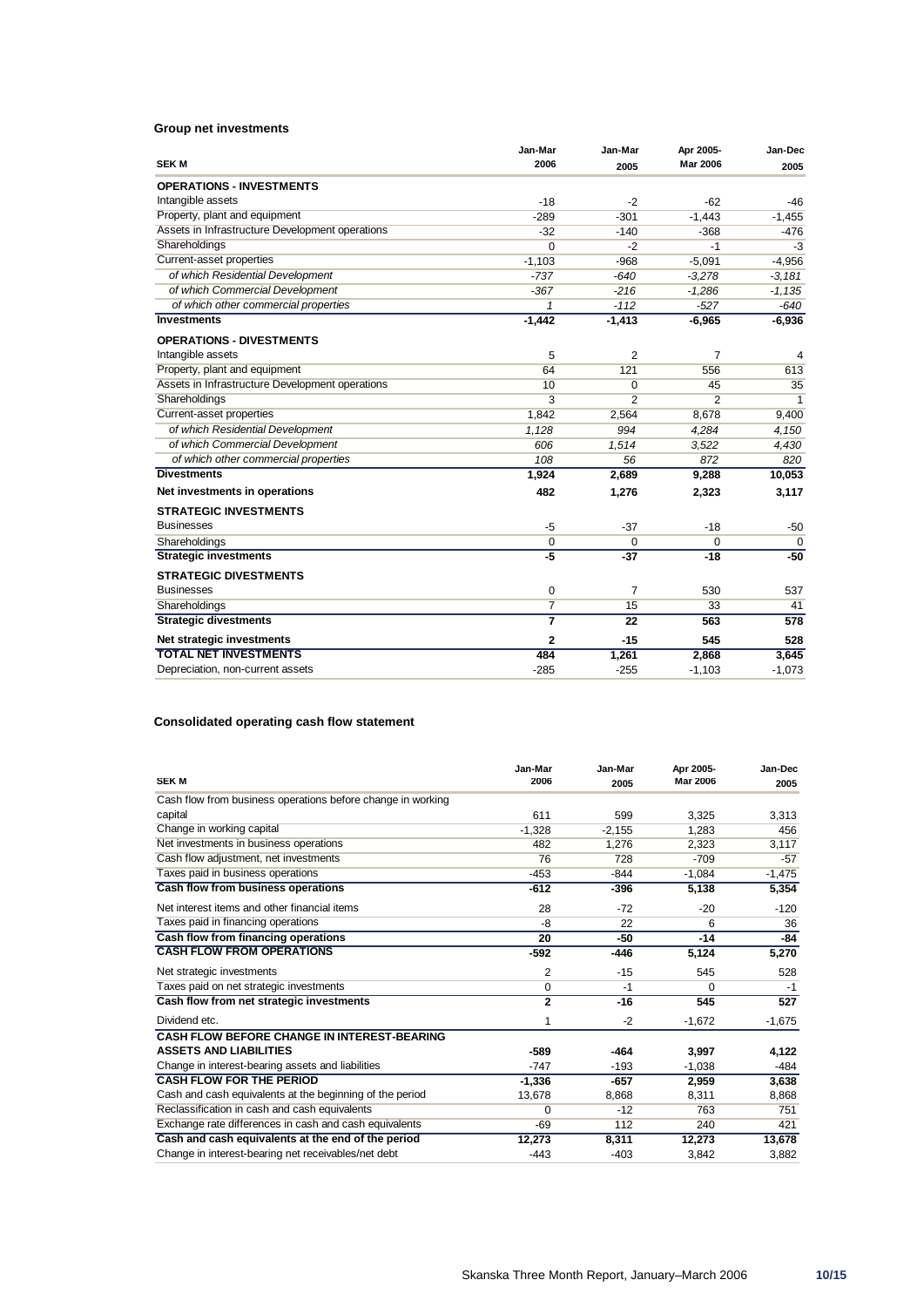### **Balance sheet**

|                                                                                                                                         | <b>Mar 31</b> | <b>Mar 31</b> | <b>Dec 31</b>  |
|-----------------------------------------------------------------------------------------------------------------------------------------|---------------|---------------|----------------|
| <b>SEKM</b>                                                                                                                             | 2006          | 2005          | 2005           |
| <b>ASSETS</b>                                                                                                                           |               |               |                |
| <b>Non-current assets</b>                                                                                                               |               |               |                |
| Property, plant and equipment                                                                                                           | 4,976         | 5,104         | 5,243          |
| Goodwill                                                                                                                                | 4,148         | 4,055         | 4,154          |
| Intangible assets                                                                                                                       | 623           | 536           | 644            |
| Investments in joint ventures and associated companies                                                                                  | 1,811         | 883           | 1,834          |
| Financial non-current assets <sup>13</sup>                                                                                              | 1,987         | 1,426         | 1,236          |
| Deferred tax assets                                                                                                                     | 1,692         | 1,378         | 2,263          |
| <b>Total non-current assets</b>                                                                                                         | 15,237        | 13,382        | 15,374         |
| <b>Current assets</b>                                                                                                                   |               |               |                |
| Current-asset properties <sup>2</sup>                                                                                                   | 10,454        | 11,174        | 10,482         |
| Inventories                                                                                                                             | 459           | 603           | 501            |
| Financial current assets <sup>3</sup>                                                                                                   | 1,630         | 2,734         | 2,260          |
| Tax assets                                                                                                                              | 484           | 287           | 349            |
| Gross amount due from customers for contract work                                                                                       | 5,997         | 5,458         | 5,610          |
| Trade and other receivables                                                                                                             | 21,252        | 20,185        | 22,985         |
| Cash equivalents                                                                                                                        | 4,232         | 2,013         | 3,095          |
| Cash                                                                                                                                    | 8,041         | 6,298         | 10,583         |
| Assets classified as held for sale                                                                                                      | 0             | 844           | 72             |
| <b>Total current assets</b>                                                                                                             | 52.549        | 49,596        | 55,937         |
| <b>TOTAL ASSETS</b>                                                                                                                     | 67,786        | 62,978        | 71,311         |
| of which interest-bearing non-current assets                                                                                            | 1,904         | 1,180         | 1,070          |
| of which interest-bearing assets held for sale                                                                                          | 0             | 12            | $\overline{c}$ |
| of which other interest-bearing current assets                                                                                          | 13,875        | 10,900        | 15,903         |
| Total interest-bearing assets                                                                                                           | 15,779        | 12,092        | 16,975         |
|                                                                                                                                         |               |               |                |
| <b>EQUITY</b>                                                                                                                           |               |               |                |
| Equity attributable to equity holders                                                                                                   | 16,405<br>135 | 17,276<br>121 | 18,454<br>133  |
| Minority interest<br><b>Total equity</b>                                                                                                | 16,540        | 17,397        | 18,587         |
|                                                                                                                                         |               |               |                |
| <b>LIABILITIES</b>                                                                                                                      |               |               |                |
| <b>Non-current liabilities</b>                                                                                                          |               |               |                |
| Financial non-current liabilities <sup>3</sup>                                                                                          | 2,362         | 3,073         | 2,424          |
| Pensions                                                                                                                                | 2,134         | 1,127         | 2,407          |
| Deferred tax liabilities                                                                                                                | 2,268         | 2,413         | 2,831          |
| Non-current provisions                                                                                                                  | 157           | 136           | 143            |
| <b>Total non-current liabilities</b>                                                                                                    | 6,921         | 6,749         | 7,805          |
|                                                                                                                                         |               |               |                |
| <b>Current liabilities</b>                                                                                                              |               |               |                |
| Financial current liabilities <sup>3</sup>                                                                                              | 565           | 1,273         | 1,080          |
| <b>Tax liabilities</b>                                                                                                                  | 486           | 421           | 595            |
| <b>Current provisions</b>                                                                                                               | 3,061         | 2,422         | 3,200          |
| Gross amount due to customers for contract work                                                                                         | 12,743        | 11,075        | 11,782         |
| Trade and other payables<br>Liabilities classified as held for sale                                                                     | 27,470<br>0   | 23,320<br>321 | 28,220<br>42   |
| <b>Total current liabilities</b>                                                                                                        | 44,325        | 38,832        | 44,919         |
|                                                                                                                                         |               |               |                |
| TOTAL EQUITY AND LIABILITIES                                                                                                            | 67,786        | 62,978        | 71,311         |
| of which interest-bearing financial liabilities                                                                                         | 2,820         | 4,081         | 3,286          |
| of which interest-bearing pensions and provisions<br>of which interest-bearing liabilities held for sale                                | 2,291<br>0    | 1,171<br>14   | 2,570          |
|                                                                                                                                         |               |               | 8              |
| Total interest-bearing liabilities                                                                                                      | 5,111         | 5,266         | 5,864          |
|                                                                                                                                         |               |               |                |
| Key financial figures                                                                                                                   |               |               |                |
| Capital employed, closing balance                                                                                                       | 21,651        | 22,663        | 24,451         |
| Capital employed, average                                                                                                               | 23,086        | 22,904        | 22,850         |
| Equity/assets ratio, %                                                                                                                  | 24.4          | 27.6          | 26.1           |
| Interest-bearing net receivables (+)/net debt (-), SEK m                                                                                | 10,668        | 6,826         | 11,111         |
| Debt/equity ratio                                                                                                                       | $-0.6$        | $-0.4$        | $-0.6$         |
| 1 of which shares                                                                                                                       | 66            | 74            | 59             |
| 2 Current-asset properties                                                                                                              |               |               |                |
| <b>Commercial Development</b>                                                                                                           | 5,792         | 6,637         | 5,804          |
| Other commercial properties                                                                                                             | 1,170         | 1,384         | 1,396          |
| Residential Development                                                                                                                 | 3,492         | 3,153         | 3,282          |
|                                                                                                                                         | 10,454        | 11,174        | 10,482         |
| 3 Items regarding non-interest-bearing unrealized changes in derivatives/financial instruments are included with the following amounts: |               |               |                |
| Financial non-current assets                                                                                                            | 17            | 172           | 107            |
| Financial current assets                                                                                                                | 28            | 145           | 35             |

### **Note Contingent liabilities**

Contingent liabilities amounted to SEK 8.3 billion on March 31, 2006 (Dec 31, 2005: 9.1). During the quarter

the liabilities decreased by SEK 0.8 billion.

Regarding tax cases, court and arbitration proceedings, major ongoing legal proceedings were described in Note 34 in the Annual Report of 2005. No important events occurred during the first quarter of 2006.

Financial non-current liabilities 3 160 22<br>Financial current liabilities 3 196 22 22 23 160 22 23 24 24 25 26 27 27 28 29 29 2020 2021 203 204 204 205 20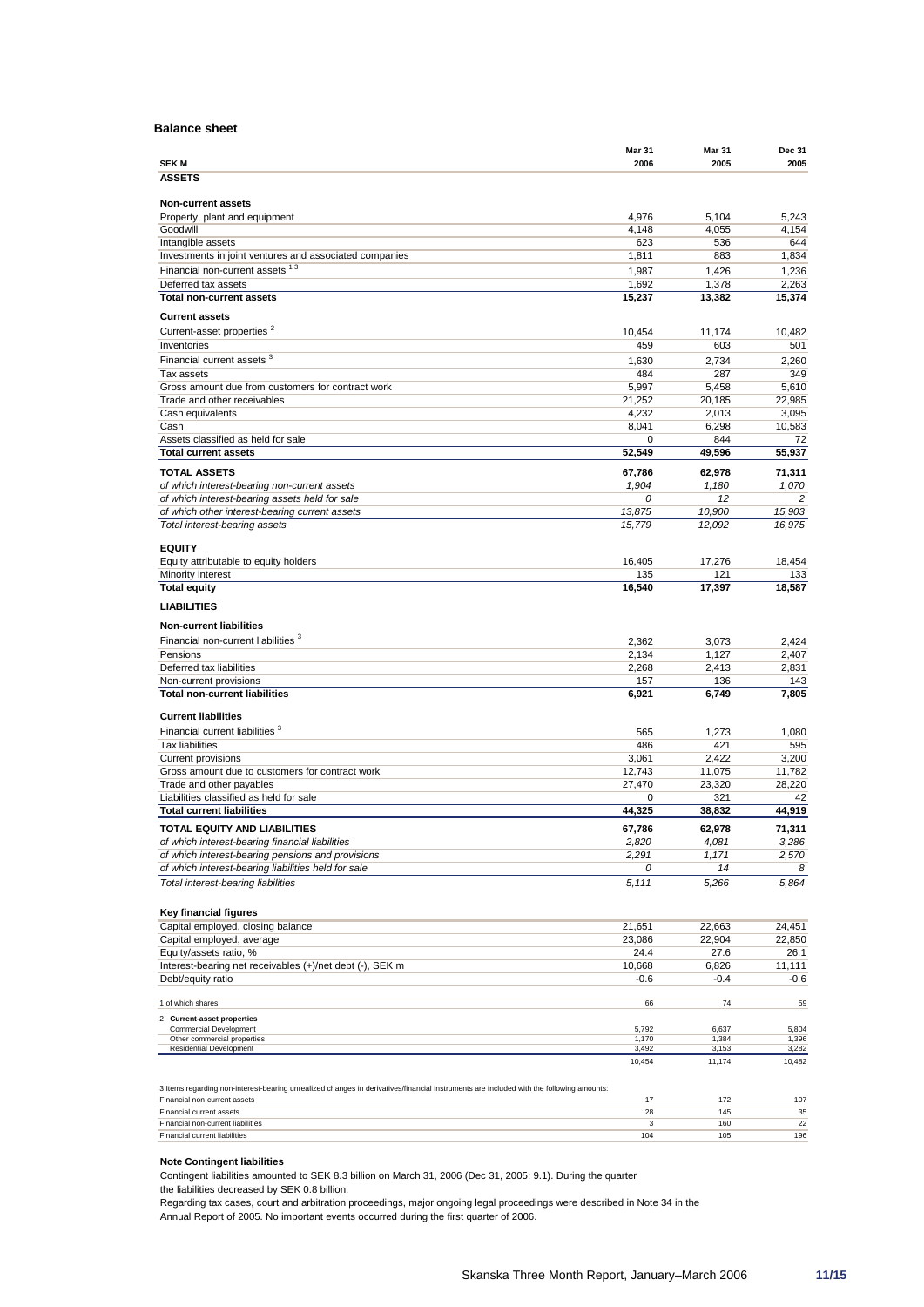### **Additional information**

## **Business streams**

# **Construction**

|                                                           | Jan-Mar        | Jan-Mar  | Apr 2005-       | Jan-Dec  |
|-----------------------------------------------------------|----------------|----------|-----------------|----------|
| <b>SEKM</b>                                               | 2006           | 2005     | <b>Mar 2006</b> | 2005     |
| Revenue                                                   | 25,422         | 22,768   | 118,609         | 115,955  |
| <b>Gross income</b>                                       | 1.814          | 1.547    | 8,555           | 8,288    |
| Selling and administrative expenses                       | $-1,378$       | $-1,231$ | $-5,584$        | $-5,437$ |
| Income from joint ventures and associated companies       | 7              | 9        | 45              | 47       |
| <b>Operating income</b>                                   | 443            | 325      | 3,016           | 2,898    |
| Investments                                               | $-311$         | $-438$   | $-2.002$        | -2,129   |
| <b>Divestments</b>                                        | 216            | 195      | 1,463           | 1,442    |
| <b>Net investments</b>                                    | -95            | $-243$   | $-539$          | -687     |
| Cash flow from operations before investments              |                |          |                 |          |
| and change in working capital                             | 721            | 544      | 4.042           | 3,865    |
| Change in working capital                                 | $-683$         | $-1.875$ | 1,163           | $-29$    |
| Net investments in operations                             | $-97$          | $-226$   | $-521$          | -650     |
| Cash flow adjustment, net investments                     | 26             | 50       | -48             | -24      |
| Operating cash flow from business operations <sup>1</sup> | $-33$          | $-1.507$ | 4.636           | 3.162    |
| Strategic net investments                                 | $\overline{2}$ | $-17$    | $-18$           | $-37$    |
| <b>Cash flow</b>                                          | $-31$          | $-1,524$ | 4,618           | 3,125    |
| Gross margin, %                                           | 7.1            | 6.8      | 7.2             | 7.1      |
| Selling and administrative expenses, %                    | $-5.4$         | $-5.4$   | $-4.7$          | $-4.7$   |
| Operating margin %                                        | 1.7            | 1.4      | 2.5             | 2.5      |
| Capital employed, SEK bn                                  | 3.4            | 4.9      |                 | 4.0      |
| Return on capital employed (RoCE), % <sup>2</sup>         | 62.2           | 29.1     |                 | 58.2     |
| Order bookings, SEK bn                                    | 27.4           | 23.4     | 120.6           | 116.6    |
| Order backlog, SEK bn                                     | 129.5          | 119.0    |                 | 128.6    |
| Employees                                                 | 51,717         | 51,078   |                 | 52,533   |

1 Before taxes, financing operations and dividends

2 Rolling 12 months

### **Residential Development**

|                                                            | Jan-Mar  | Jan-Mar | Apr 2005-       | Jan-Dec  |
|------------------------------------------------------------|----------|---------|-----------------|----------|
| <b>SEKM</b>                                                | 2006     | 2005    | <b>Mar 2006</b> | 2005     |
| Revenue                                                    | 1,639    | 1,429   | 6,323           | 6,113    |
| <b>Gross income</b>                                        | 232      | 221     | 939             | 928      |
| Selling and administrative expenses                        | -99      | $-84$   | $-349$          | $-334$   |
| Income from joint ventures and associated companies        | 9        | 0       | 26              | 17       |
| <b>Operating income</b>                                    | 142      | 137     | 616             | 611      |
| Investments                                                | $-736$   | $-644$  | $-3,287$        | $-3,195$ |
| <b>Divestments</b>                                         | 1,104    | 996     | 4,259           | 4,151    |
| <b>Net investments</b>                                     | 368      | 352     | 972             | 956      |
| Cash flow from operations before investments and change in |          |         |                 |          |
| working capital                                            | $-27$    | $-50$   | $-159$          | $-182$   |
| Change in working capital                                  | -430     | 12      | $-154$          | 288      |
| Net investments in operations                              | 368      | 352     | 973             | 957      |
| Cash flow adjustment, net investments                      | 54       | -89     | 170             | 27       |
| Operating cash flow from business operations <sup>1</sup>  | $-35$    | 225     | 830             | 1,090    |
| Strategic net investments                                  | $\Omega$ | 0       | $-2$            | $-2$     |
| <b>Cash flow</b>                                           | $-35$    | 225     | 828             | 1,088    |
| Operating margin, %                                        | 8.7      | 9.6     | 9.7             | 10.0     |
| Capital employed, SEK bn                                   | 3.0      | 2.8     |                 | 2.5      |
| Return on capital employed (RoCE), % <sup>2</sup>          | 24.3     | 19.4    |                 | 23.8     |
| <b>Employees</b>                                           | 537      | 621     |                 | 582      |

1 Before taxes, financing operations and dividends

2 Rolling 12 months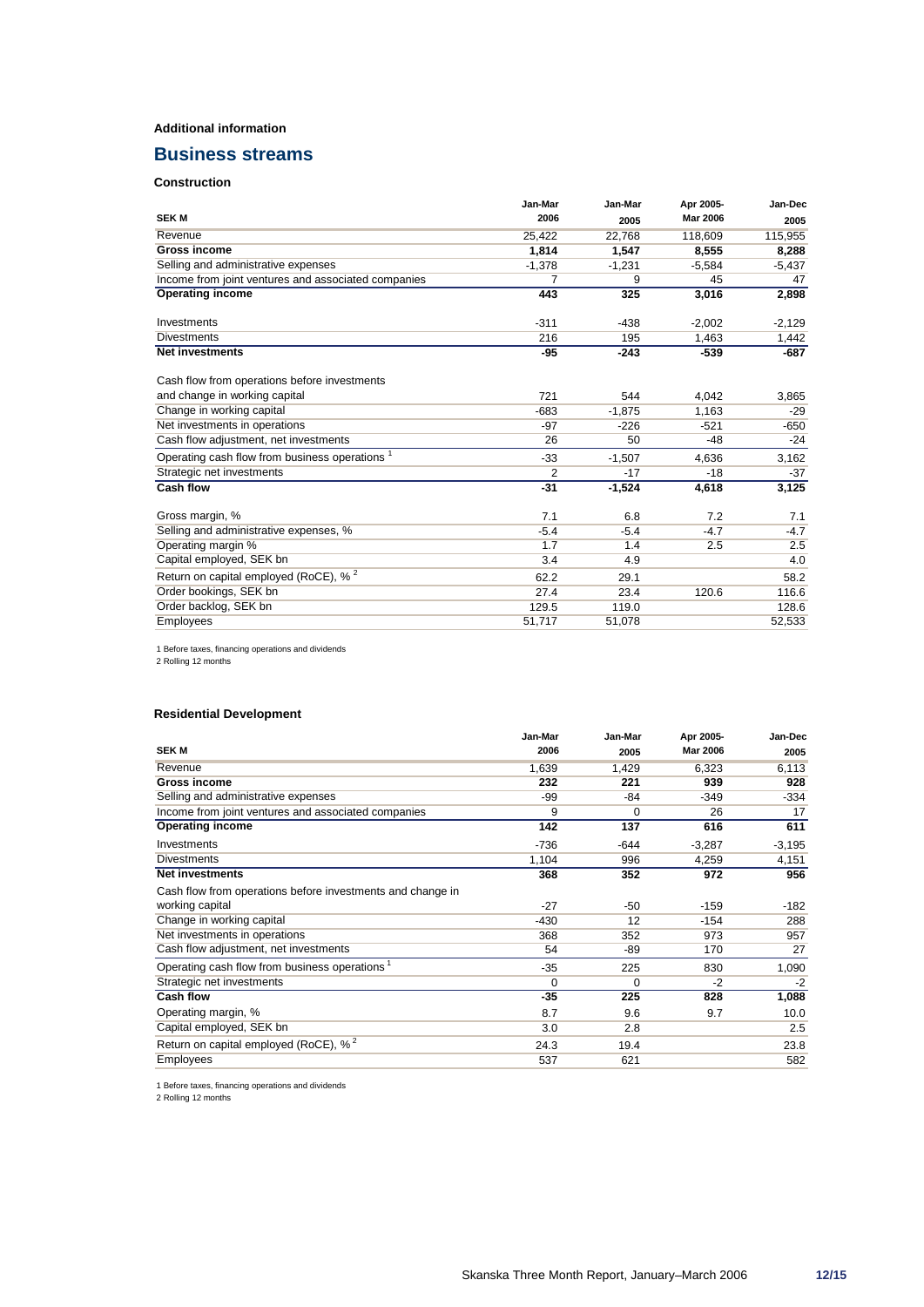#### **Commercial Development**

|                                                            | Jan-Mar | Jan-Mar     | Apr 2005-       | Jan-Dec     |
|------------------------------------------------------------|---------|-------------|-----------------|-------------|
| <b>SEKM</b>                                                | 2006    | 2005        | <b>Mar 2006</b> | 2005        |
| Revenue                                                    | 702     | 1,851       | 3,926           | 5,075       |
| <b>Gross income</b>                                        | 260     | 744         | 1,479           | 1,963       |
| Selling and administrative expenses                        | $-55$   | $-54$       | $-229$          | $-228$      |
| Income from joint ventures and associated companies        | 0       | 1           | 4               | 5           |
| <b>Operating income</b>                                    | 205     | 691         | 1,254           | 1,740       |
| of which gain from divestments of properties <sup>1</sup>  | 209     | 476         | 1,284           | 1,551       |
| of which operating net, completed properties <sup>2</sup>  | 43      | 251         | 142             | 350         |
| of which write-downs/reversal of write-downs               | 0       | $\mathbf 0$ | $\Omega$        | $\mathbf 0$ |
| Investments                                                | $-367$  | $-218$      | $-1,287$        | $-1,138$    |
| <b>Divestments</b>                                         | 606     | 1.514       | 3,522           | 4,430       |
| <b>Net investments</b>                                     | 239     | 1,296       | 2,235           | 3,292       |
| Cash flow from operations before investments and change in |         |             |                 |             |
| working capital                                            | -8      | 214         | $-50$           | 172         |
| Change in working capital                                  | 42      | $-48$       | 279             | 189         |
| Net investments in operations                              | 239     | 1,297       | 2,234           | 3,292       |
| Cash flow adjustment, net investments                      | -5      | 767         | $-832$          | -60         |
| Operating cash flow from business operations <sup>3</sup>  | 268     | 2,230       | 1,631           | 3,593       |
| Strategic investments                                      | 0       | $\Omega$    | $\Omega$        | $\mathbf 0$ |
| <b>Cash flow</b>                                           | 268     | 2,230       | 1,631           | 3,593       |
| Capital employed, SEK bn                                   | 5.7     | 7.6         |                 | 6.0         |
| Return on capital employed (RoCE), % <sup>4</sup>          | 19.4    | 24.8        |                 | 25.1        |
| <b>Employees</b>                                           | 129     | 124         |                 | 125         |
| 1 Additional gain included in eliminations was             | 0       | 4           | 71              | 75          |

2 After selling and administrative expenses

3 Before taxes, financing operations and dividends

4 Rolling 12 months

#### **Infrastructure Development**

|                                                            | Jan-Mar  | Jan-Mar  | Apr 2005-       | Jan-Dec     |
|------------------------------------------------------------|----------|----------|-----------------|-------------|
| <b>SEK M</b>                                               | 2006     | 2005     | <b>Mar 2006</b> | 2005        |
| Revenue                                                    | 24       | 6        | 71              | 53          |
| <b>Gross income</b>                                        | -8       | -2       | -53             | -47         |
| Selling and administrative expenses                        | $-35$    | $-19$    | $-139$          | $-123$      |
| Income from joint ventures and associated companies        | -9       | 12       | 140             | 161         |
| <b>Operating income</b>                                    | $-52$    | -9       | -52             | -9          |
| of which gains from divestments of projects                | 2        | 0        | 2               | 0           |
|                                                            | 0        |          |                 |             |
| Investments                                                | $-31$    | $-140$   | $-367$          | $-476$      |
| <b>Divestments</b>                                         | 10       | $\Omega$ | 45              | 35          |
| <b>Net investments</b>                                     | $-21$    | $-140$   | $-322$          | $-441$      |
| Cash flow from operations before investments and change in |          |          |                 |             |
| working capital                                            | $-28$    | $-22$    | $-136$          | $-130$      |
| Change in working capital                                  | 6        | $-11$    | $-53$           | $-70$       |
| Net investments in operations                              | $-21$    | $-140$   | $-322$          | $-441$      |
| Cash flow adjustment, net investments                      | $\Omega$ | $\Omega$ | $\Omega$        | $\mathbf 0$ |
| Operating cash flow from business operations <sup>1</sup>  | $-43$    | $-173$   | $-511$          | $-641$      |
| Strategic investments                                      | $\Omega$ | 0        | 0               | 0           |
| <b>Cash flow</b>                                           | $-43$    | $-173$   | $-511$          | -641        |
| Capital employed, SEK bn                                   | 2.5      | 1.7      |                 | 2.5         |
| Return on capital employed (RoCE), % <sup>2</sup>          | $-1.9$   | 2.8      |                 | $-0.1$      |
| <b>Employees</b>                                           | 100      | 45       |                 | 66          |

1 Before taxes, financing operations and dividends

2 Rolling 12 months

At the end of the report period, the carrying amount of shares, participations, subordinated receivables and concessions in Infrastructure Development operations totaled about SEK 2.4 billion (1.5). Remaining investment obligations related to ongoing Infrastructure Development projects nominally amounted to about SEK 0.5 billion. In addition to this, at the close of the first quarter of 2006 Skanska was negotiating the financial close of three more PPP projects. If financial close is completed, these projects will add investment obligations of about SEK 0.7 billion. At the end of 2005, an appraisal of the project portfolio was carried out. External specialists scrutinized the appraisal of projects equivalent to 75 percent of the value of the portfolio and concluded that the market value of the projects at the Group level exceeded their carrying amount by about SEK 2.7 billion (December 31, 2004: 0.9) after subtracting the present value of remaining investment obligations.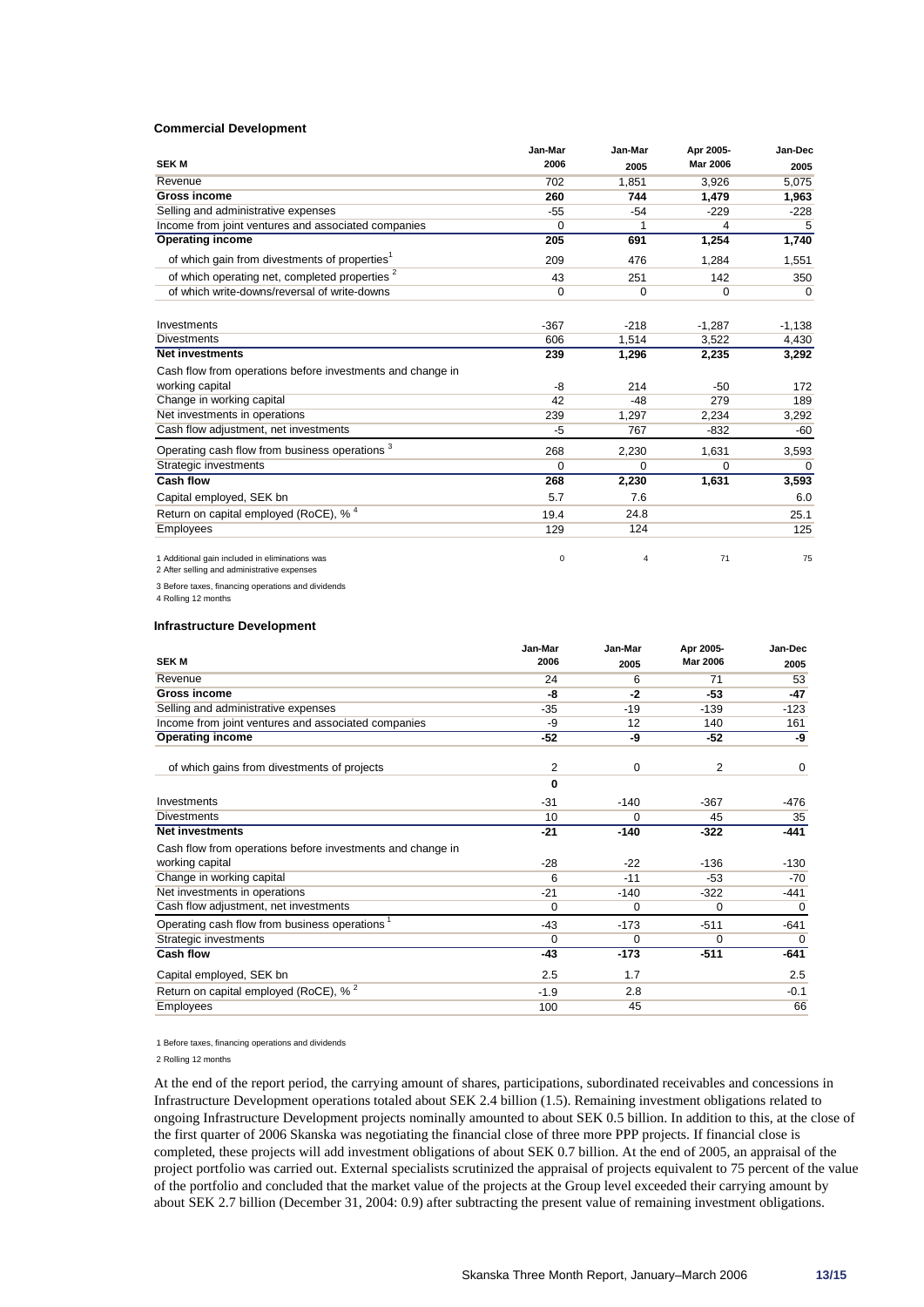#### **Construction, by business/reporting unit Revenue**

|                       | Revenue |         |           |         |  |  |
|-----------------------|---------|---------|-----------|---------|--|--|
|                       | Jan-Mar | Jan-Mar | Apr 2005- | Jan-Dec |  |  |
| <b>SEK M</b>          | 2006    | 2005    | Mar 2006  | 2005    |  |  |
| Sweden                | 5,349   | 4.287   | 23,203    | 22,141  |  |  |
| Norway                | 2,687   | 2,441   | 10.748    | 10.502  |  |  |
| Denmark               | 850     | 929     | 4,306     | 4,385   |  |  |
| Finland               | 1,561   | 1,467   | 8,460     | 8,366   |  |  |
| Poland                | 722     | 599     | 5.205     | 5,082   |  |  |
| <b>Czech Republic</b> | 1,561   | 1,591   | 10.273    | 10,303  |  |  |
| UK                    | 2,661   | 2,148   | 11,274    | 10,761  |  |  |
| <b>USA Building</b>   | 7,047   | 6,491   | 30,500    | 29,944  |  |  |
| <b>USA Civil</b>      | 1,955   | 1,807   | 9,563     | 9,415   |  |  |
| Latin America         | 940     | 718     | 3,801     | 3,579   |  |  |
| International         | 89      | 290     | 1,276     | 1,477   |  |  |
| Total                 | 25,422  | 22,768  | 118,609   | 115,955 |  |  |

1 International includes operations in Russia, International Projects and UK International.

| Operating income    |                 |                 | Operating margin, %          |                 |                 |                 |                              |                 |
|---------------------|-----------------|-----------------|------------------------------|-----------------|-----------------|-----------------|------------------------------|-----------------|
| <b>SEK M</b>        | Jan-Mar<br>2006 | Jan-Mar<br>2005 | Apr 2005-<br><b>Mar 2006</b> | Jan-Dec<br>2005 | Jan-Mar<br>2006 | Jan-Mar<br>2005 | Apr 2005-<br><b>Mar 2006</b> | Jan-Dec<br>2005 |
| Sweden              | 172             | 80              | 979                          | 887             | 3.2             | 1.9             | 4.2                          | 4.0             |
| Norway              | 88              | 53              | 460                          | 425             | 3.3             | 2.2             | 4.3                          | 4.0             |
| Denmark             | 9               | 17              | 42                           | 50              | 1.1             | 1.8             | 1.0                          | 1.1             |
| Finland             | 8               | 10              | 220                          | 222             | 0.5             | 0.7             | 2.6                          | 2.7             |
| Poland              | $-2$            | 2               | 142                          | 146             | $-0.3$          | 0.3             | 2.7                          | 2.9             |
| Czech Republic      | $\Omega$        | 48              | 418                          | 466             | 0.0             | 3.0             | 4.1                          | 4.5             |
| UK                  | 74              | 79              | 365                          | 370             | 2.8             | 3.7             | 3.2                          | 3.4             |
| <b>USA Building</b> | 51              | 48              | 242                          | 239             | 0.7             | 0.7             | 0.8                          | 0.8             |
| <b>USA Civil</b>    | 35              | 13              | $-77$                        | -99             | 1.8             | 0.7             | $-0.8$                       | $-1.1$          |
| Latin America       | 47              | 21              | 180                          | 154             | 5.0             | 2.9             | 4.7                          | 4.3             |
| International       | $-39$           | -46             | 45                           | 38              | $-43.8$         | $-15.9$         | 3.5                          | 2.6             |
| Total               | 443             | 325             | 3,016                        | 2,898           | 1.7             | 1.4             | 2.5                          | 2.5             |

|                     |               | Order backlog |               |         | Order bookings |                 |         |
|---------------------|---------------|---------------|---------------|---------|----------------|-----------------|---------|
|                     | <b>Mar 31</b> | <b>Mar 31</b> | <b>Dec 31</b> | Jan-Mar | Jan-Mar        | Apr 2005-       | Jan-Dec |
| <b>SEK M</b>        | 2006          | 2005          | 2004          | 2006    | 2005           | <b>Mar 2006</b> | 2005    |
| Sweden              | 17.516        | 16.209        | 16.004        | 6,736   | 4,988          | 23,835          | 22,087  |
| Norway              | 9.144         | 6,608         | 8,631         | 3,137   | 1,715          | 12,775          | 11,353  |
| Denmark             | 2,623         | 2,420         | 2,172         | 1.294   | 989            | 4.207           | 3,902   |
| Finland             | 6,440         | 5,050         | 5,879         | 2,098   | 1,576          | 9,604           | 9,082   |
| Poland              | 7,709         | 4,402         | 7,143         | 1,397   | 1,097          | 7,925           | 7,625   |
| Czech Republic      | 14,532        | 12.818        | 12.493        | 3,385   | 919            | 11,033          | 8,567   |
| UK                  | 16,541        | 16,516        | 17,412        | 2,001   | 4,700          | 11,116          | 13,815  |
| <b>USA Building</b> | 33,900        | 37,760        | 36,663        | 5,045   | 5,276          | 22,927          | 23,158  |
| <b>USA Civil</b>    | 17.409        | 12,902        | 18,381        | 1.365   | 1,791          | 12,753          | 13,179  |
| Latin America       | 3.157         | 2,760         | 3,138         | 973     | 413            | 3,640           | 3,080   |
| International       | 563           | 1,511         | 656           | 11      | -43            | 759             | 705     |
| Total               | 129.534       | 118.956       | 128.572       | 27,442  | 23.421         | 120.574         | 116.553 |